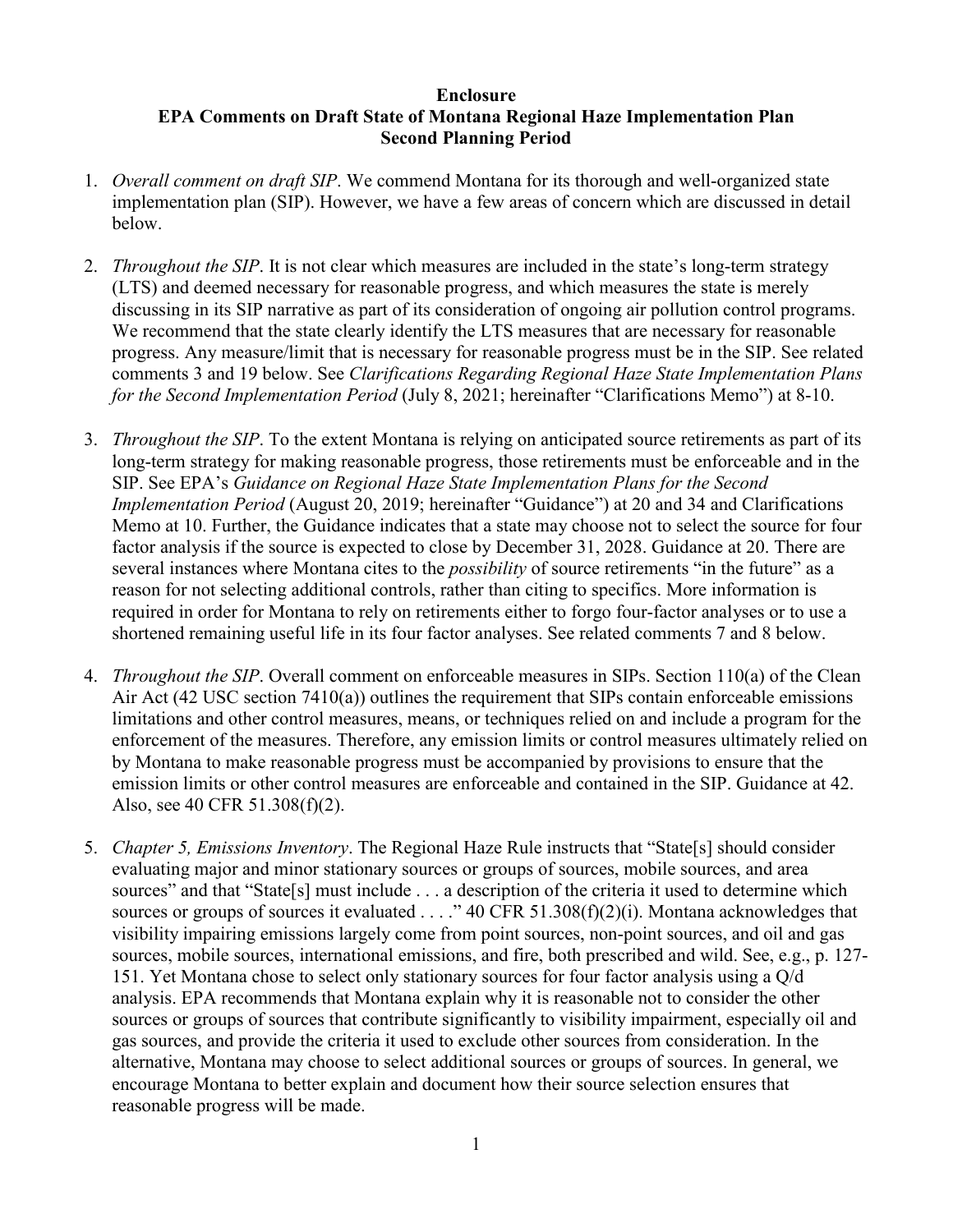- 6. *Chapter 6, Emission Control Analysis, page 160.* Montana states that its sources with an annual average emissions of  $NO<sub>X</sub>$  and  $SO<sub>2</sub>$  combined under 100 tons per year were removed from further analysis. From the remaining 24 sources (out of 271 permitted stationary facilities, the only set of facilities considered), Montana then used a Q/d of 4 or greater for selecting sources to analyze for a four-factor analysis. However, Montana does not explain why either of those thresholds were selected, how the thresholds were selected, or how both thresholds combined ensure that Montana will select a reasonable set of sources for four-factor analyses. Further, Montana opted to begin its source selection process by only including stationary facilities and none of its oil and gas sources which also contribute significantly to visibility impairment. EPA suggests that Montana include additional explanation as to how their source-selection will result in fulfillment of their reasonable progress requirements.
- 7. *Chapter 6, Emissions Control Analysis, Four-Factor Analysis for Montana Dakota Utilities Co. – Lewis and Clark Station, pg. 211* The basis for Montana's conclusion for no additional controls at the Lewis and Clark Station is not clear. Montana claims that it concurs with the four-factor analysis from the first planning period to install new low  $NO<sub>X</sub>$  burners with SOFA, but then cites to the source's reliance on coal from the Savage mine and *possible* transition to natural gas when ultimately determining that no additional  $NO<sub>X</sub>$  controls are required for the second planning period. To the extent Montana is relying on anticipated conversion to gas or other anticipated measures (including future shutdowns) to dismiss potential controls for this source or any other source, such anticipated measures must be contained in the SIP as required under Section 110(a) of the CAA. See also Clarifications Memo at 10. In addition, if Montana determines, after a four-factor analysis, that no additional controls are reasonable, it must then clarify whether existing controls are thereby necessary for reasonable progress. We recommend that the state apply this comment and other EPA comments to other four-factor analyses within the SIP submission, to the extent they are applicable.
- 8. *Chapter 6, Emissions Control Analysis, Four-Factor Analysis for Cenex Harvest States Cooperative, Inc., pg. 268.* In the four factor analysis for  $NO<sub>X</sub>$  evaluation, under the category of "Remaining" Useful Life" Montana states "Although not specifically noted in the submitted four-factor analysis and because the costs for each retrofit were prohibitive, it is believed that the impact of retrofitting these older units could provide some emission reductions[.] However future replacement of these units such as with the planned replacement of Boiler #9, are the best steps forward for this round of regional haze." This statement does not provide an answer for what Montana, or the source, considers to be its remaining useful life. In addition, to the extent Montana is relying on anticipated measures such as future boiler replacements to dismiss potential controls for this source or any other source, such anticipated measures as well as the analysis must be contained in the SIP. Clarifications Memo at 10. We recommend that the state apply this comment and other EPA comments to other four-factor analyses within the SIP submission, to the extent they are applicable.
- 9. *Chapter 6, Emission Control Analysis, page 167.* Montana states that the state believes any costs imposed on Montana sources must produce a discernible improvement in modeled visibility during the second planning period and not have the potential to cause detrimental impacts to Montana's economy, rural communities, and grid stability. As a general matter, costs should be characterized and considered on a cost/ton emissions basis, i.e., as cost-effectiveness. Guidance at 31. The state should not rely on downstream costs impacts to reject cost-effective controls. Relatedly, energy stability impacts should also be subsumed into the costs' consideration, and not be relied on as an independent basis to reject cost-effective controls. Guidance at 41-42. We also recommend that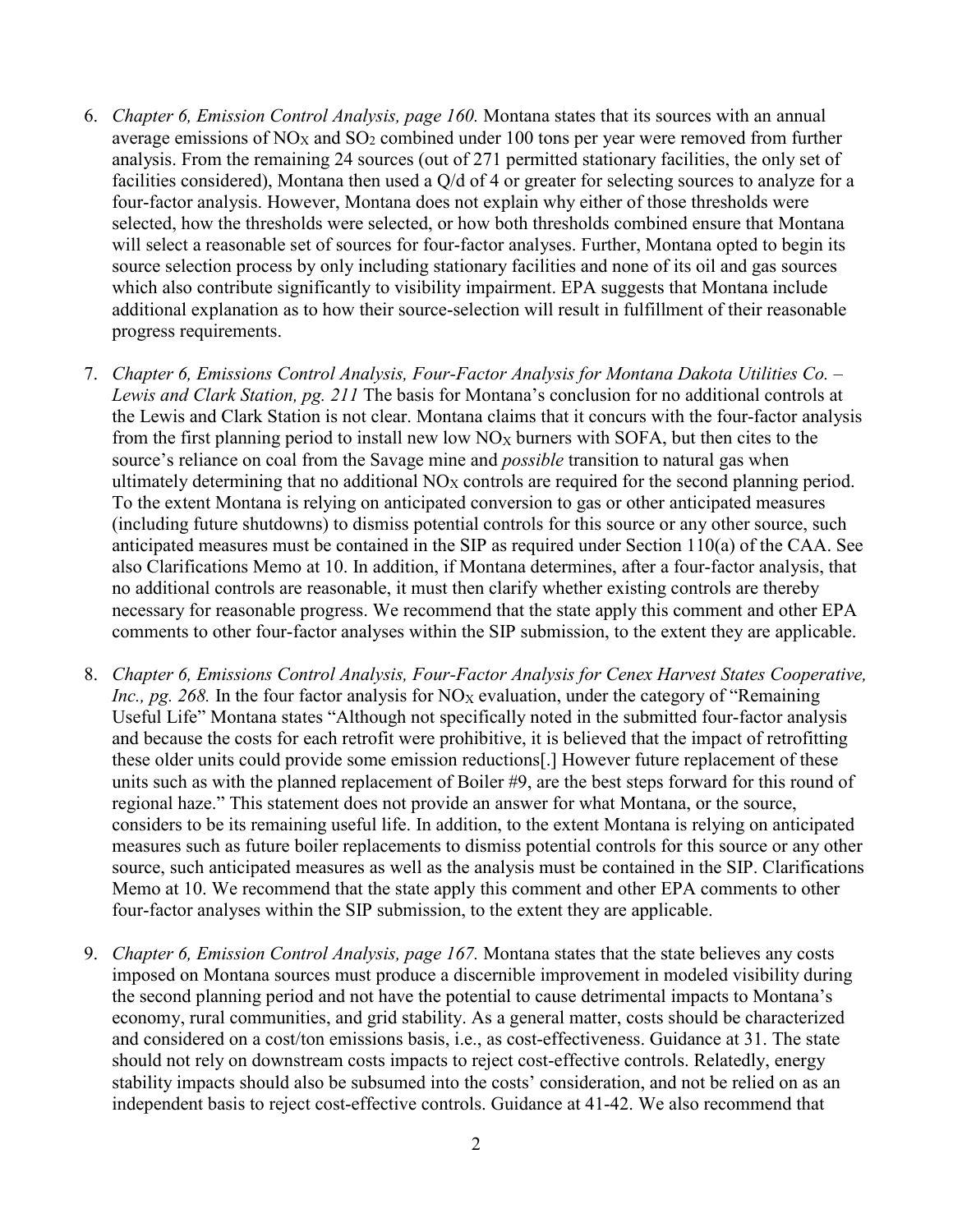Montana explain what it means by "discernible improvement in modeled visibility." In doing so, we recommend that Montana keep in mind that whether a particular visibility impact or change is "meaningful" should be assessed in the context of an individual state's contribution to visibility impairment, rather than total impairment at a Class I area. Montana should not reject cost-effective controls and otherwise reasonable controls merely because visibility impacts are small. See Clarifications Memo at 13-14. Due to the nature of regional haze pollution, it is necessary to evaluate and control sources with relatively small visibility impacts in order to achieve the national goal of "the prevention of any future, and the remedying of any existing, [anthropogenic] impairment of visibility in mandatory Class I Federal areas." 42 USC 7491(a)(1); Clarifications Memo at 4. Additionally, Montana seems to be making the argument that because Canada and North Dakota's impact on visibility at Montana's Class I areas are greater than Montana's impact, that Montana therefore should not impose additional costs on its sources. However, we caution that Montana should not reject cost-effective controls and otherwise reasonable controls merely because some portion of visibility-impairing pollutants come from other states and international sources. The national goal of the visibility protection program is to prevent any future and remedy any existing anthropogenic visibility impairment in Class I areas. Clean Air Act section 169A(a). We acknowledge that Montana cannot directly control emissions from international anthropogenic sources. Nonetheless, the state can focus on its own contributions to visibility impairment and must address the requirement to include emission limits and other measures for in-state sources that are necessary to make reasonable progress towards the national visibility goal. In addition, it appears as if Montana is using visibility as an additional factor to negate the analysis provided by the evaluation of the four statutory factors for reasonable progress. EPA has explained that states choosing to consider visibility benefits as an optional additional factor should not use visibility to summarily dismiss cost-effective potential controls, and that a state that has identified cost-effective controls but rejects most or all of them based on visibility benefits is likely to be improperly using visibility as an additional factor. Clarifications Memo at 13. Please see pages 12 and 13 of the Clarifications Memo for generally permissible ways to consider visibility in a four-factor analysis and control determination. We recommend that the state reconsider its four-factor analysis accordingly.

- 10. *Chapter 6, Emission Control Analysis.* Throughout, there are several instances where the state indicated that because a certain technology was determined to be infeasible during the first planning period, it is therefore also infeasible during the second planning period, without additional explanation. It would be helpful to have additional information as to why certain technologies were not considered in the four-factor analyses besides simply following what was done in the first planning period. Given the passage of time and the ongoing commercialization and application of control technologies, it is possible that some technologies that were previously infeasible are now feasible. In addition, if the state still concludes that certain technology is still infeasible proper documentation needs to be provided to demonstrate this.
- 11. *Chapter 6, Emission Control Analysis.* Throughout, the state points to a number of other factors, including "future project economics of coal" and "the need for stable baseload generation" as well as "the shift in electrical generation away from coal toward renewables and natural gas" as reasons why further controls, including emission limit tightening, are not reasonable. The rationale for the control determination chosen must be based on the four-factor analysis. 40 CFR 51.308(f)(2)(i). In addition, it is generally not appropriate to rely on other factors to summarily dismiss cost-effective controls. Clarifications Memo at 12-13. More specifically, it is not clear why a preference to favor one form electricity generation over others is relevant in determining reasonable progress toward the national visibility goal. This is particularly true where the favored form, coal, causes higher visibility impacts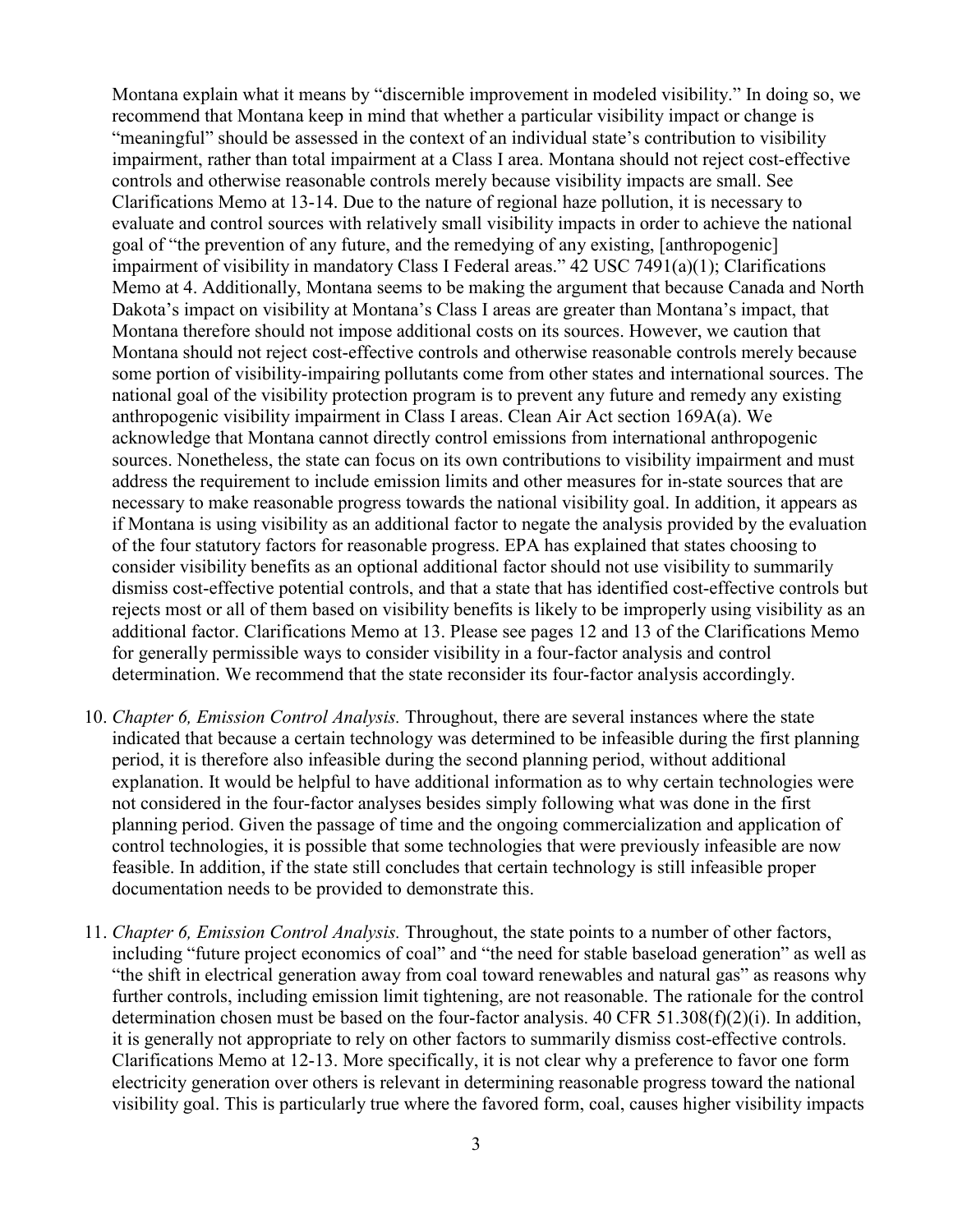than the other forms at issue (gas, renewables). Montana should explain and provide documentation why considering factors such as these will nonetheless result in a reasonable determination of new or additional controls.

- 12. *Chapter 6, Emission Control Analysis, pages 176-178.* Montana's selection of varying equipment life and interest rates shows that variations could result in a range  $\pm/2.50\%$  (e.g., annual costs of \$102,039 versus \$188,786). We recommend that the equipment life used to calculate costs for each control technology option, unless constrained by a SIP-enforceable retirement date for the source, be consistent with that found in the respective chapter of the Control Cost Manual. See Guidance at 33- 34; Clarifications Memo at 10. Likewise, we also recommend that Montana follow the recommendations for determining interest rates found in EPA's Control Cost Manual at Chapter 2, page 15. Specifically, where a firm-specific interest rate is available, we recommend that it be used to assess costs. We also recommend that the basis for any firm-specific interest rate be welldocumented and justified. If a firm-specific interest rate is not available, then the bank prime rate (currently  $3.25\%$ <sup>[1](#page-3-0)</sup>) can be an appropriate estimate of the interest rate. Any deviations from the Control Cost Manual need to be documented and an appropriate rationale provided.
- 13. *Chapter 6, Emission Control Analysis.* Thank you for defining upfront some of the constants (e.g., remaining useful life, interest rates, etc…) and assumptions made throughout the state's analysis of the sources four-factor analyses.
- 14. *Chapter 6, Emission Control Analysis*. Throughout, if Montana determines, for a particular source, that no additional (i.e., new) measures are necessary to make reasonable progress, the state must determine whether the source's existing measures are necessary to make reasonable progress. See section 4 (pages  $8 - 12$ ) of the Clarifications Memo for information on determining when a source's existing measures are necessary to make reasonable progress. Generally, a source's existing measures are needed to prevent future emission increases and are thus needed to make reasonable progress. If Montana concludes that the existing controls at a selected source are necessary to make reasonable progress, Montana must adopt emissions limits based on those controls as part of its longterm strategy for the second planning period and include those limits in its SIP (to the extent they do not already exist in the SIP). Alternatively, if Montana can demonstrate that the source will continue to implement its existing measures and will not increase its emission rate and provide appropriate documentation to support its demonstration, it may be reasonable for the state to conclude that the existing controls are not necessary to make reasonable progress. In such case, the emission limits may not need to be adopted into the long-term strategy. For example, the existence of an enforceable emission limit or other enforceable requirement reflecting a source's existing measures may also be evidence that the source will continue implementing those measures. Thus, Montana should provide information on any enforceable emission limits associated with sources' existing measures and clearly identify the instrument in which the relevant limit(s) exist (by providing, *e.g.*, the applicable permit number and where it can be found) and provide information on the specific permit provision(s) on which they are relying. We recommend that Montana make clear its determination for each source and explain whether it is including either existing or new emission limits for each source in the long-term strategy and SIP (or whether emission limits already exist in the SIP). See Guidance at 43; Clarifications Memo at 8-10.
- 15. *Chapter 7, Long-Term Strategy for Second Planning Period.* The SIP should clearly identify which out-of-state Class I areas are affected by emissions from the state and consult with those states that

<span id="page-3-0"></span>l <sup>1</sup> https://www.fe6deralreserve.gov/releases/h15/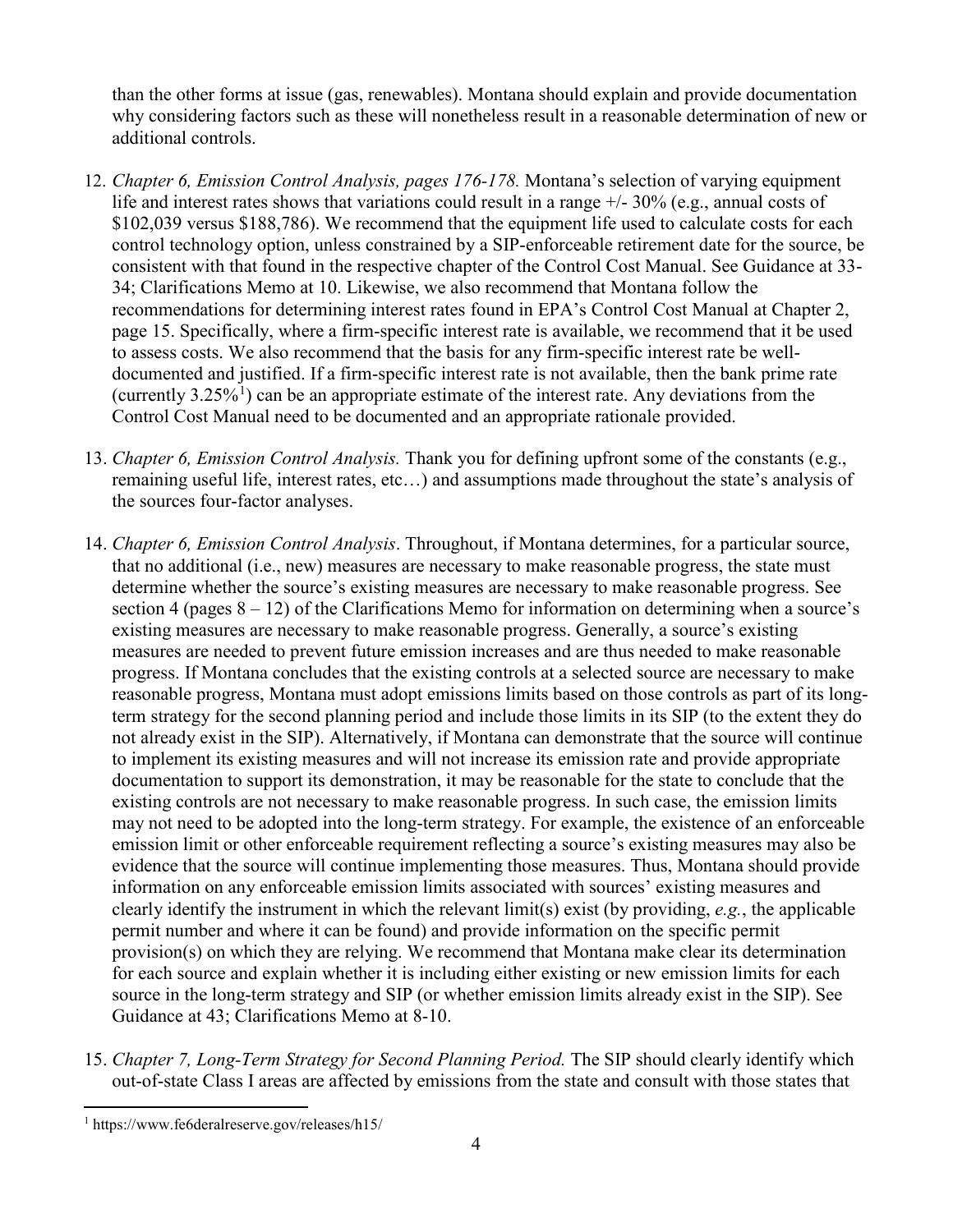contain the Class I area. 40 CFR 51.308(f)(2). Note that this is distinct from assessing which out-ofstate Class I areas are affected by particular in-state sources. This assessment should evaluate all anthropogenic sources of all visibility-impairing pollutants in Montana. See Guidance at 8-9. EPA has explained that the statute and EPA's regulations at 40 CFR 51.308(f) "require that the cause-orcontribute assessment consider all emissions of visibility-impairing pollutants from a State, as opposed to emissions of a particular pollutant or emissions from a certain set of sources."[2](#page-4-0) The Guidance also states that all types of anthropogenic sources (such as major and minor stationary sources, mobile sources, and area sources) are to be included in the determination of affected Class I areas in other states. Guidance at 8.

- 16. *Chapter 6, Emission Control Analysis*. Throughout, for each of the selected sources, and for each emission unit evaluated, the four-factor analysis should identify the baseline control scenario, and associated emissions and emissions limits (lb/MMBtu, tons/year, lb/ton, etc., depending on unit type) used in the analysis. Further guidance regarding these issues can be found on pages 29 and 30 of our 2019 Guidance, respectively. See also 40 CFR 51.308(f)(2)(iii). The state should provide appropriate documentation of all this information, including with citations to regulatory and technical documents. We specifically recommend that the SIP narrative identify existing emission limits and where those limits are located (e.g., in the SIP, in a federal and/or state permit, in a consent decree). In addition, we recommend that the SIP narrative discuss how these limits compare to the baseline emissions used in the four-factor analyses.
- 17. *Chapter 6, Emission Control Analysis*. We recommend that for each selected source the state considers whether the source can achieve or is already achieving a lower emission rate using its existing measures. If a source is capable of operating or is already operating at a lower emission rate than assumed either (1) as the basis for not conducting a full four-factor analysis or (2) as the baseline for four-factor analysis, that lower rate should be analyzed as a potential control measure. Similarly, we recommend Montana consider whether equipment upgrades might be reasonable. If either more efficient use of existing measures or equipment upgrades are potentially reasonable control options, we recommend the state either conduct a four-factor analysis or explain why it is reasonable to forgo doing so. See Clarifications Memo at 5, 7.
- 18. *Chapter 6, Emission Control Analysis*. In the Q/d analysis used to select sources for four factor analysis, Montana uses average annual emissions from 2012 through 2017. To meet the requirements of 40 CFR 51.308(f)(2)(iii) of the regional haze rule, "emissions information must include, but need not be limited to, information on emissions in a year at least as recent as the most recent year for which the state has submitted emission inventory information to EPA as part of the triennial National Emissions Inventory process." Guidance at 17 and 18. Accordingly, we recommend that the state assess whether using more recent emissions data (at least as recent as its last NEI submission) would alter which sources are selected for four factor analysis.
- 19. *Chapter 8, Long Term Strategy for Second Planning Period*. It is not clear what the basis is for the 2028 reasonable progress goals (RPGs). Please include a description of what sources and associated emission reductions, if applicable, are included in the 2028 RPG modeling. Guidance at 46-48; Clarifications Memo at 6. The RPGs are generally based on the LTS. 40 CFR 51.308(f)(3).
- 20. *Chapter 8, Determination of RPG, pg 311.* In Montana's submission, it suggests that due to the relationship between the 2028 RPGs and its Class I areas' uniform rate of progress (URP), that it has

<span id="page-4-0"></span> <sup>2</sup> 86 FR 19793, 19802 (April 15, 2021).